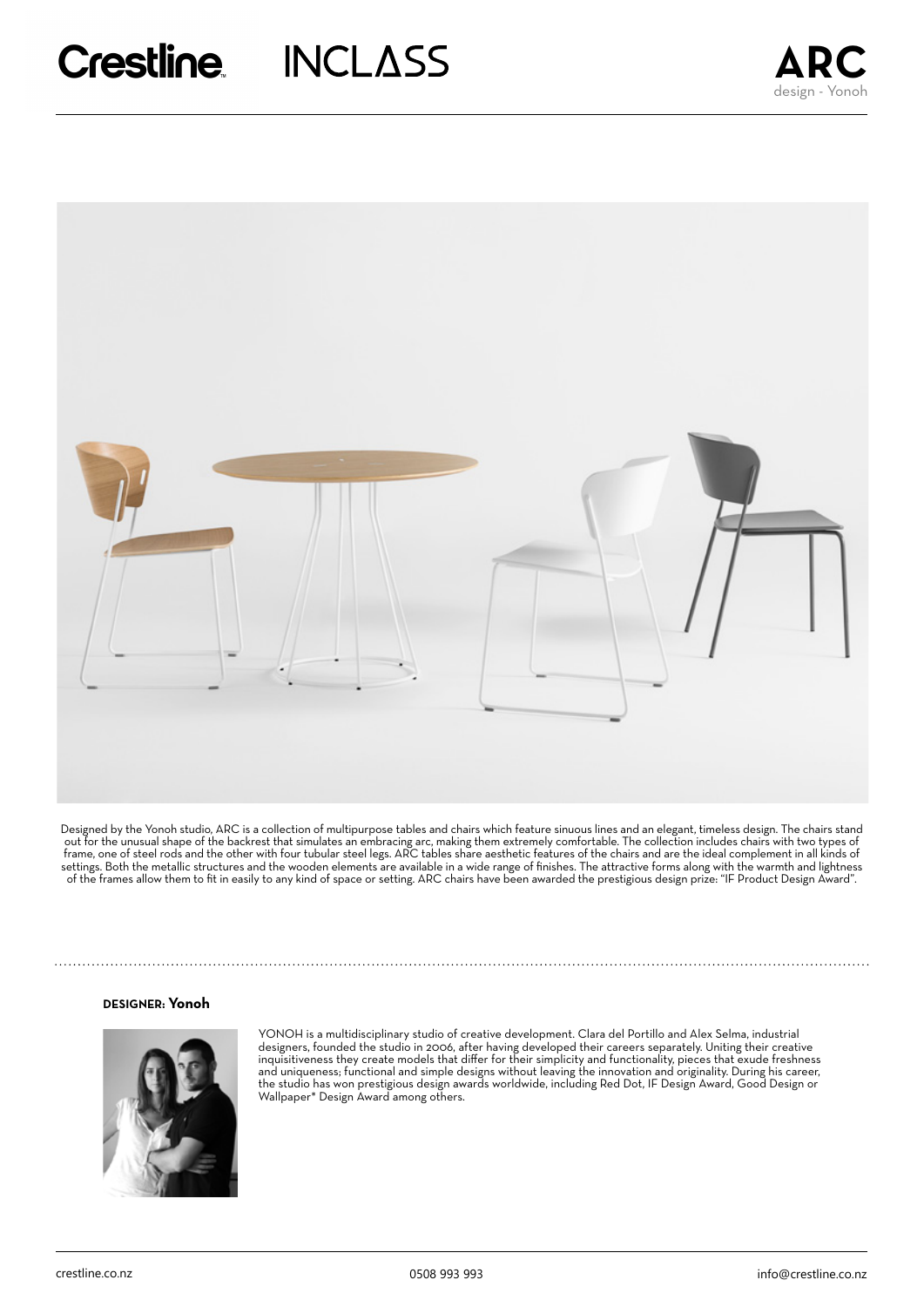# **BACKREST**

The backrest has a concave and enveloping shape and it is made of bentwood. It is available in beech veneer, oak veneer, walnut veneer or lacquered in any of the colours of the INCLASS swatch cards.

# **SEAT**

The seat has a concave shape and is made of bentwood. It is available in, beech veneer, oak veneer, walnut veneer or lacquered in any of the colours of the INCLASS swatch cards. The seat can also be upholstered with any of the fabrics and leathers from our swatch cards or with fabrics supplied by the customer.

# **STRUCTURES**

ARC chairs are available in two versions:

**Chair with four legs:** The frame is made with 16mm steel tube with 2mm thickness. *Finishes:* Available in thermoset polyester powder coating in any of the colours of the INCLASS swatch cards or in chrome. *Glides:* Standard plastic glides for floor protection are included. Plastic glides with felt surface, recommended for hard and delicate surfaces, are available upon request. *Stackability:* This version is stackable.

# **Chair with rod sled base:**

The frame is made with 12mm solid steel rod. *Finishes:* Available in thermoset polyester powder coating in any of the colours of the INCLASS swatch cards or in chrome. *Glides:* Standard plastic glides for floor protection are included. Plastic glides with felt surface, recommended for hard and delicate surfaces, are available upon request. *Stackability:* This version is stackable.



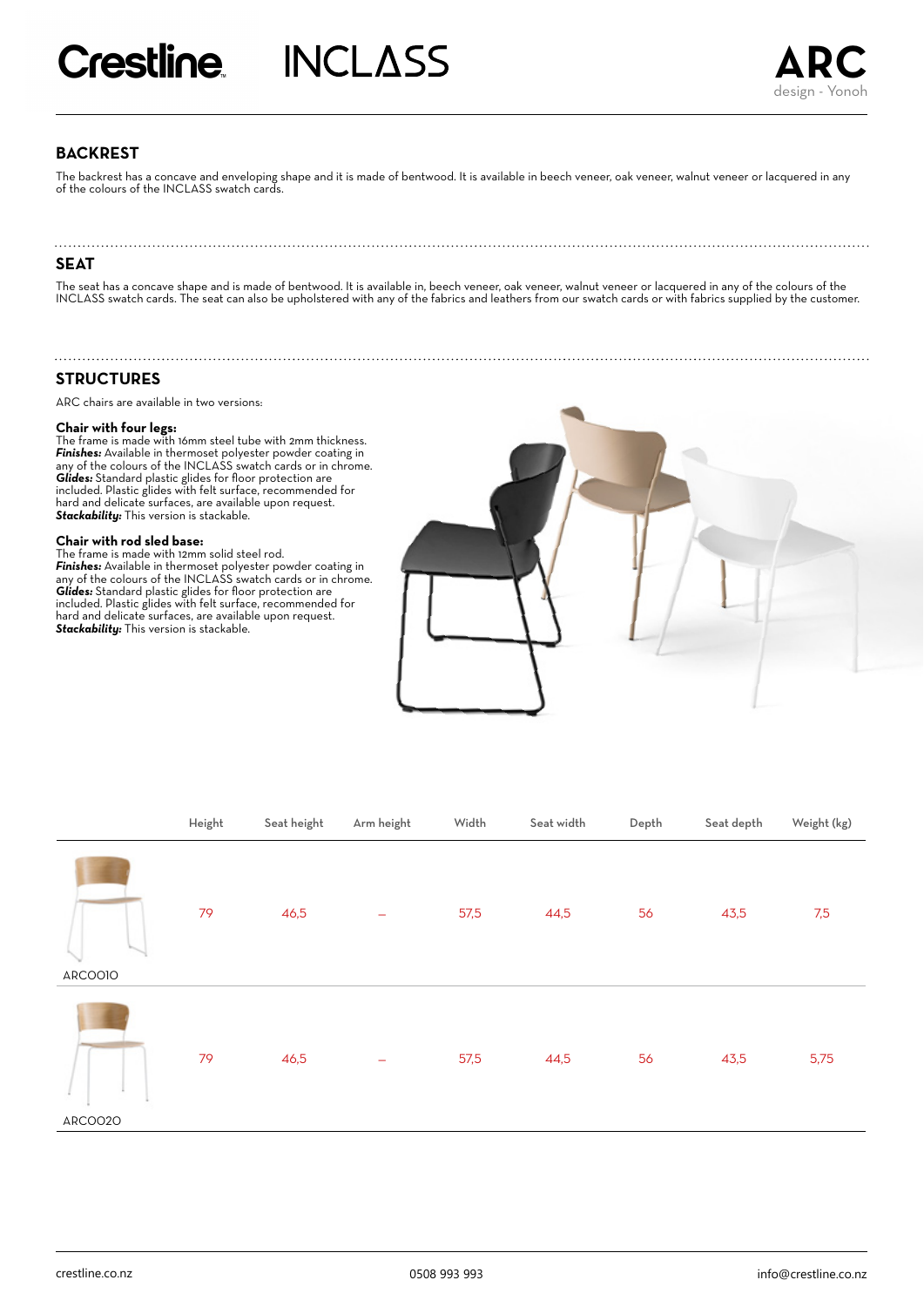# **TABLES**

The ARC tables share aesthetic features of the chairs and are the ideal complement in all kinds of settings. Table tops are available in 80cm and 90cm. They can be made of oak veneer or with lacquered MDF. Available in any colour and stain of the INCLASS swatch card. The metallic bases are made of 12mm solid steel rod and can be finished with thermoset polyester paint in any of the colours of the INCLASS swatch cards or in chrome.



# **METALLIC PARTS**



#### Rose Clay Mustard Water Marine Naviblue orange Sky blue Rust grey Rust brown green Coffee brown Stone Light grey green

# **WOODEN PARTS**

### **Lacquered mdf top:**

It is made of 23mm mdf board. Available in any of the lacquer colours of the INCLASS swatch cards.



### **Beech veneered mdf top:**

It is made of 23mm beech veneered mdf board. Finished with acrylic varnishing in all of the beech veneer stains of the INCLASS sample cards.





Black stain

# **Oak veneered mdf top:**

It is made of 23mm oak veneered mdf board. Finished with acrylic varnishing in all of the oak veneer stains of the INCLASS sample cards.





Black stain

### **Noyer veneered mdf top:**

It is made of 23mm noyer veneered mdf board. Finished with acrylic varnishing in all of the noyer veneer stains of the INCLASS sample cards.